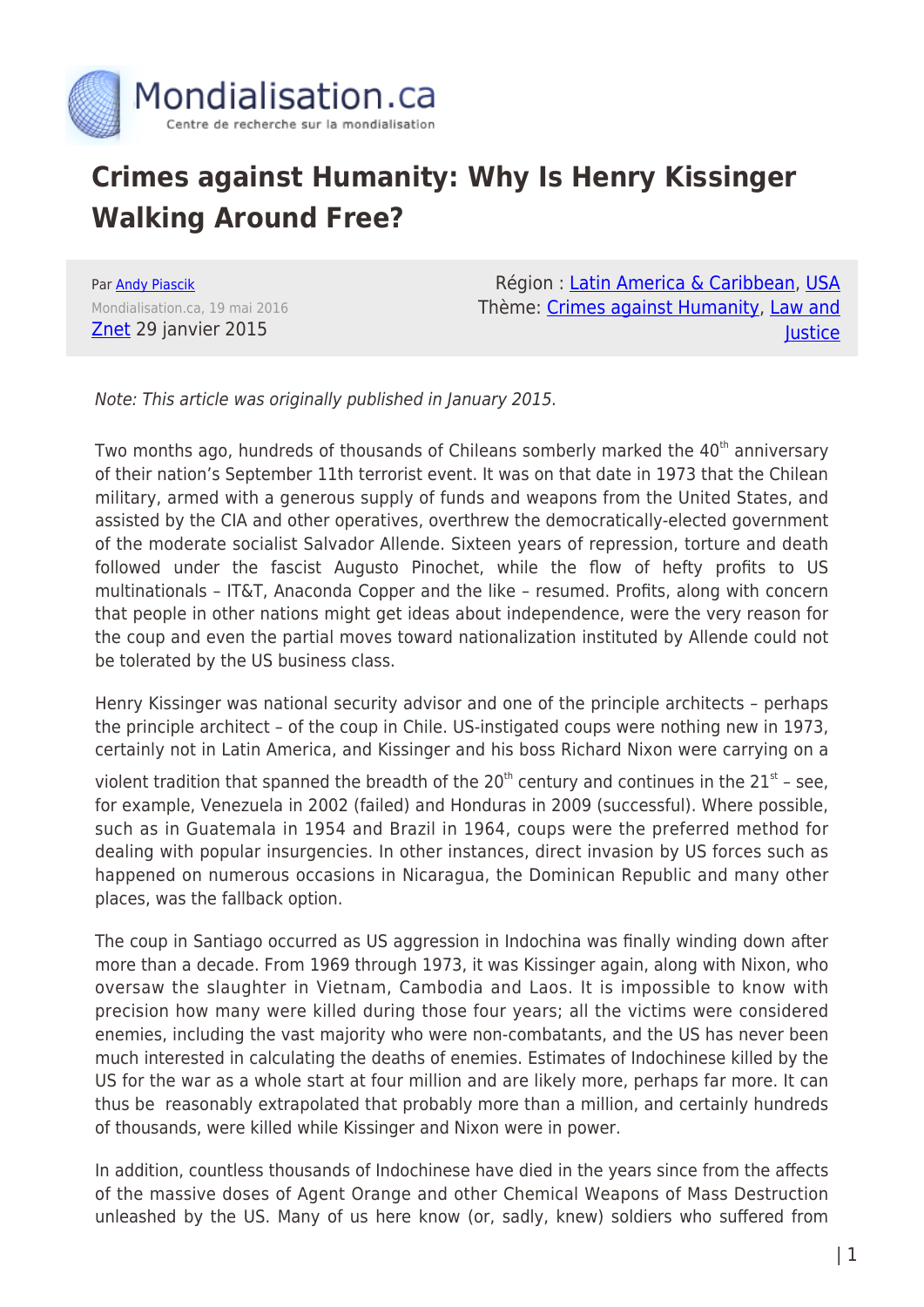exposure to such chemicals; multiply their numbers by 1,000 or 10,000 or 50,000 – again, it's impossible to know with accuracy – and we can begin to understand the impact on those who live in and on the land that was so thoroughly poisoned as a matter of US policy.

Studies by a variety of organizations including the United Nations also indicate that at least 25,000 people have died in Indochina since war's end from unexploded US bombs that pocket the countryside, with an equivalent number maimed. As with Agent Orange, deaths and ruined lives from such explosions continue to this day. So 40 years on, the war quite literally goes on for the people of Indochina, and it is likely it will go on for decades more.

Near the end of his time in office, Kissinger and his new boss Gerald Ford pre-approved the Indonesian dictator Suharto's invasion of East Timor in 1975, an illegal act of aggression again carried out with weapons made in and furnished by the US. Suharto had a long history as a bagman for US business interests; he ascended to power in a 1965 coup, also with decisive support and weapons from Washington, and undertook a year-long reign of terror in which security forces and the army killed more than a million people (Amnesty International, which rarely has much to say about the crimes of US imperialism, put the number at 1.5 million).

In addition to providing the essential on-the-ground support, Kissinger and Ford blocked efforts by the global community to stop the bloodshed when the terrible scale of Indonesian violence became known, something UN ambassador Daniel Patrick Moynihan openly bragged about. Again, the guiding principle of empire, one that Kissinger and his kind accept as naturally as breathing, is that independence cannot be allowed. That's true even in a country as small as East Timor where investment opportunities are slight, for independence is contagious and can spread to places where far more is at stake, like resource-rich Indonesia. By the time the Indonesian occupation finally ended in 1999, 200,000 Timorese – 30 percent of the population – had been wiped out. Such is Kissinger's legacy and it is a legacy well understood by residents of the global South no matter the denial, ignorance or obfuscation of the intelligentsia here.

If the United States is ever to become a democratic society, and if we are ever to enter the international community as a responsible party willing to wage peace instead of war, to foster cooperation and mutual aid rather than domination, we will have to account for the crimes of those who claim to act in our names like Kissinger. Our outrage at the crimes of murderous thugs who are official enemies like Pol Pot is not enough. A cabal of American mis-leaders from Kennedy on caused for far more Indochinese deaths than the Khmer Rouge, after all, and those responsible should be judged and treated accordingly.

The urgency of the task is underscored as US aggression proliferates at an alarming rate. Millions of people around the world, most notably in an invigorated Latin America, are working to end the "might makes right" ethos the US has lived by since its inception. The 99 percent of us here who have no vested interest in empire would do well to join them.

There are recent encouraging signs along those lines, with the successful prevention of a US attack on Syria particularly noteworthy. In addition, individuals from various levels of empire have had their lives disrupted to varying degrees. David Petraeus, for example, has been hounded by demonstrators since being hired by CUNY earlier this year to teach an honors course; in 2010, Dick Cheney had to cancel a planned trip to Canada because the clamor for his arrest had grown quite loud; long after his reign ended, Pinochet was arrested by order of a Spanish magistrate for human right violations and held in England for 18 months before